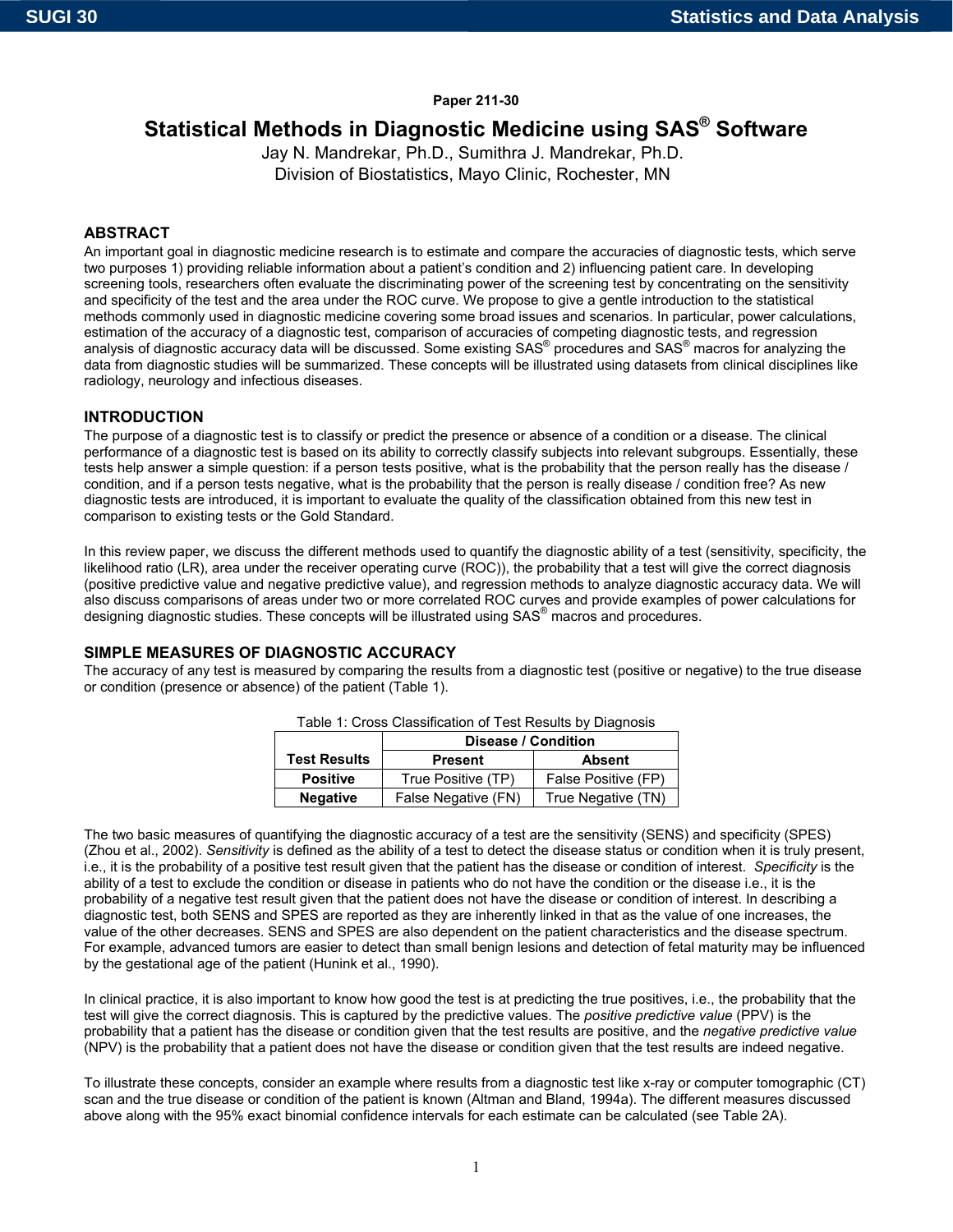| <b>Test Results</b>                          | <b>Disease Status / Condition</b> | <b>Total</b>  |     |  |  |
|----------------------------------------------|-----------------------------------|---------------|-----|--|--|
|                                              | <b>Present</b>                    | <b>Absent</b> |     |  |  |
| 231 (TP)<br>32 (FP)<br><b>Positive</b>       |                                   |               |     |  |  |
| 27 (FN)<br>54 (TN)<br><b>Negative</b>        |                                   |               |     |  |  |
| <b>Total</b>                                 | 258                               | 86            | 344 |  |  |
| SENS = 231/258 = 0.90 (95% CI: 0.85 - 0.93)  |                                   |               |     |  |  |
| $SPES = 54/86 = 0.63 (95\% CI: 0.52 - 0.73)$ |                                   |               |     |  |  |
| PPV = 231/263 = 0.88 (95% CI: 0.83 - 0.92)   |                                   |               |     |  |  |
| $NPV = 54/81 = 0.67 (95\% CI: 0.55 - 0.77)$  |                                   |               |     |  |  |

|  |  |  |  | Table 2A: Example: Test Results by Diagnosis (Prevalence = 75%) |  |
|--|--|--|--|-----------------------------------------------------------------|--|
|--|--|--|--|-----------------------------------------------------------------|--|

The 95% exact binomial confidence intervals can be calculated using the *%bnmlci* macro from the Mayo Clinic (see reference 1 under SAS<sup>®</sup> macros resource) using the following call statement:

$$
\% \text{bnm} \text{lci} (\text{width} =, \text{x} =, \text{n} =);
$$

where x= observed number of successes in n trials and width=width of the CI (default is 95). For example,

%bnmlci(x=231, n=258); RUN;

would give the 95% CI for the SENS estimate in the above example.

Prevalence is defined as the prior probability of the disease before the test is carried out. For example, the estimate of the prevalence of the disease considered in Table 2A is 75% (258/344). The PPV and the NPV are dependent on the prevalence of the disease in the patient population being studied (Altman and Bland, 1994b). To put this in perspective, suppose that the prevalence of the disease considered in Table 2A is actually 25% (Table 2B). The PPV and the NPV are 77/173 = 0.45 and 162/171 = 0.95, but the SENS and the SPES remain unaltered.

| <b>Test Results</b> | <b>Disease Status / Condition</b> | Total         |     |
|---------------------|-----------------------------------|---------------|-----|
|                     | <b>Present</b>                    | <b>Absent</b> |     |
| <b>Positive</b>     |                                   | 96 (FP)       | 173 |
| <b>Negative</b>     | 9(FN)                             | 162(TN)       | 171 |

**Total** 86 258 344

Table 2B: Example: Test Results by Diagnosis (Prevalence = 25%)

Both SENS and SPES can be applied to other populations that have different prevalence rates, unlike the predictive values, which are dependent on the prevalence of the disease or condition being tested. It is therefore not appropriate to apply universally the PPV and the NPV obtained from one study without information on prevalence. For instance, the rarer the prevalence of the disease, the more sure one can be that a negative test result indeed means that there is no disease, and less sure that a positive test result indicates the presence of a disease. Also, the lower the prevalence, greater is the number of people who will be diagnosed as FP, even if the SENS and the SPES are high, as seen in example given by Table 2B.

The *Likelihood Ratio* (LR) is yet another simple measure of diagnostic accuracy, given by the ratio of the probability of the test result among patients who truly had the disease / condition to the probability of the same test among patients who do not have the disease/condition. In other words, the LR is really the ratio of SENS / (1-SPES). The LR for the example considered above is 2.4. Clearly it is also a measure that is independent of prevalence of the disease / condition. The magnitude of the LR informs about the certainty of a positive diagnosis. As a general guideline, a value of LR=1 indicates that the test result is equally likely in patients with and without the disease/condition, values of LR > 1 indicate that the test result is more likely in patients with the disease / condition and values of LR < 1 indicate that the test result is more likely in patients without the disease / condition (Zhou et al., 2002).

The LR can also be defined in terms of the pre-test and post-test probabilities of the disease / condition. In the example given by Table 2A, the pre-test probability of the disease / condition (or the pre-test odds of disease) = 0.75 / (1-0.75) = 3.0 (since the prevalence of the disease is 0.75). The post-test probability of the disease / condition is given by (231/263) / (1-(231/263))  $= 0.878/(1-0.878) = 7.2 = 3.0 \times 2.4 =$  pre-test odds of disease x LR. Thus, the LR can also be interpreted as the ratio of the post-test probability of disease/condition to the pre-test probability of the disease/condition.

#### **AREA UNDER THE ROC CURVE**

Both SENS and SPES require a cutpoint in order to classify the test results as positive or negative. The SENS and SPES for a diagnostic test are therefore tied to the diagnostic threshold or cutpoint selected for the test. Many times the results from a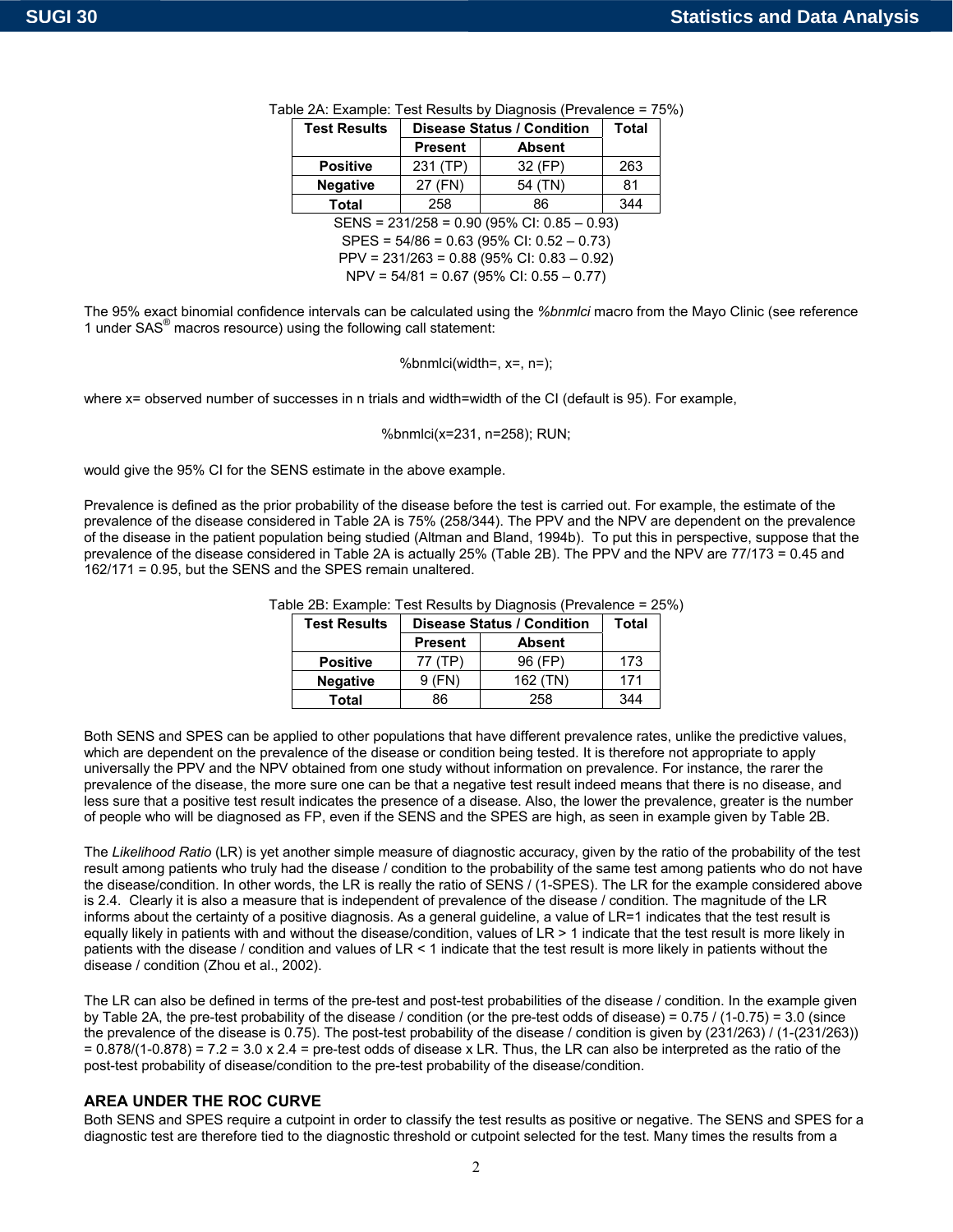et al., 2002).

diagnostic test may be on an ordinal or numerical scale rather than just a binary outcome of positive or negative. In such situations, the SENS and SPES are based on just one cutpoint when in reality multiple cutpoints or thresholds are possible. An ROC curve overcomes this limitation by including all the decision thresholds possible for the results from a diagnostic test.

An ROC curve is a plot of the SENS versus (1-SPES) of a diagnostic test, where the different points on the curve correspond to different cutpoints used to determine if the test results are positive. As an illustration, consider ratings of CT images from 109 subjects by a radiologist, given by Table 3 (Hanley and McNeil, 1982). Clearly, in this example, multiple cutpoints are possible for classifying a patient as normal or abnormal based on the CT scan. The designation of a cutpoint to classify the test results as positive or negative is relatively arbitrary. Suppose that the ratings of 4 or above indicate, for instance, that the test is positive, then the SENS and SPES would be 0.86 and 0.78. In contrast, if the ratings of 3 or above are considered as positive, then the SENS and SPES are 0.90 and 0.67 respectively. This illustrates that both SENS and SPES are specific to the selected decision threshold.

| Table 3: True Disease Status by CT Ratings |                                |                              |           |                                |                                |       |
|--------------------------------------------|--------------------------------|------------------------------|-----------|--------------------------------|--------------------------------|-------|
| True                                       | <b>CT Ratings</b>              |                              |           |                                |                                |       |
| <b>Disease Status</b>                      | 1: Definitely<br><b>Normal</b> | 2: Probably<br><b>Normal</b> | 3: Unsure | 4: Probably<br><b>Abnormal</b> | 5: Definitely<br><b>Normal</b> | Total |
| <b>Normal</b>                              | 33                             |                              |           |                                |                                | 58    |
| <b>Abnormal</b>                            |                                |                              |           |                                | 33                             | 51    |
| Total                                      | 36                             |                              |           | 22                             | 35                             | 109   |

A better way to represent this data is an ROC curve (Figure 1), which does not require the selection of a particular cutpoint. Figure 1 essentially has 2 components, the empirical ROC curve that is obtained by joining the points represented by the (SENS, 1-SPES) for the different cutpoints, and the chance diagonal, which is the 45 degree line drawn through the coordinates (0,0) and (1,1). If the test results diagnosed patients as positive or negative for the disease / condition by pure chance, then the ROC curve will fall on the diagonal line. An ROC curve can be considered as the average value of the sensitivity for a test over all possible values of specificity or vice versa. A more general interpretation is that given the test results, the probability that for a randomly selected pair of patients with and without the disease/condition, the patient with the disease/condition has a result indicating greater suspicion (Hanley and McNeil, 1982). Sometimes a fitted (smooth) ROC curve based on a statistical model can also be plotted in addition to the empirical ROC curve. A binormal distribution is commonly used to fit ROC curves, and comprises of one normal distribution to describe the test results of patients with the disease and another normal distribution to describe the test results of patients without the disease (for more details, see Zhou

Figure 1: The ROC curve for the CT data



Following are the SAS $^{\circ}$  commands for generating Figure 1.

```
GOPTIONS reset=all cback=white border; 
DATA new; 
INPUT _SENSIT_ SPEC; 
IMSPEC = 1-SPEC;
CARDS;
1 0 
.94 .57
```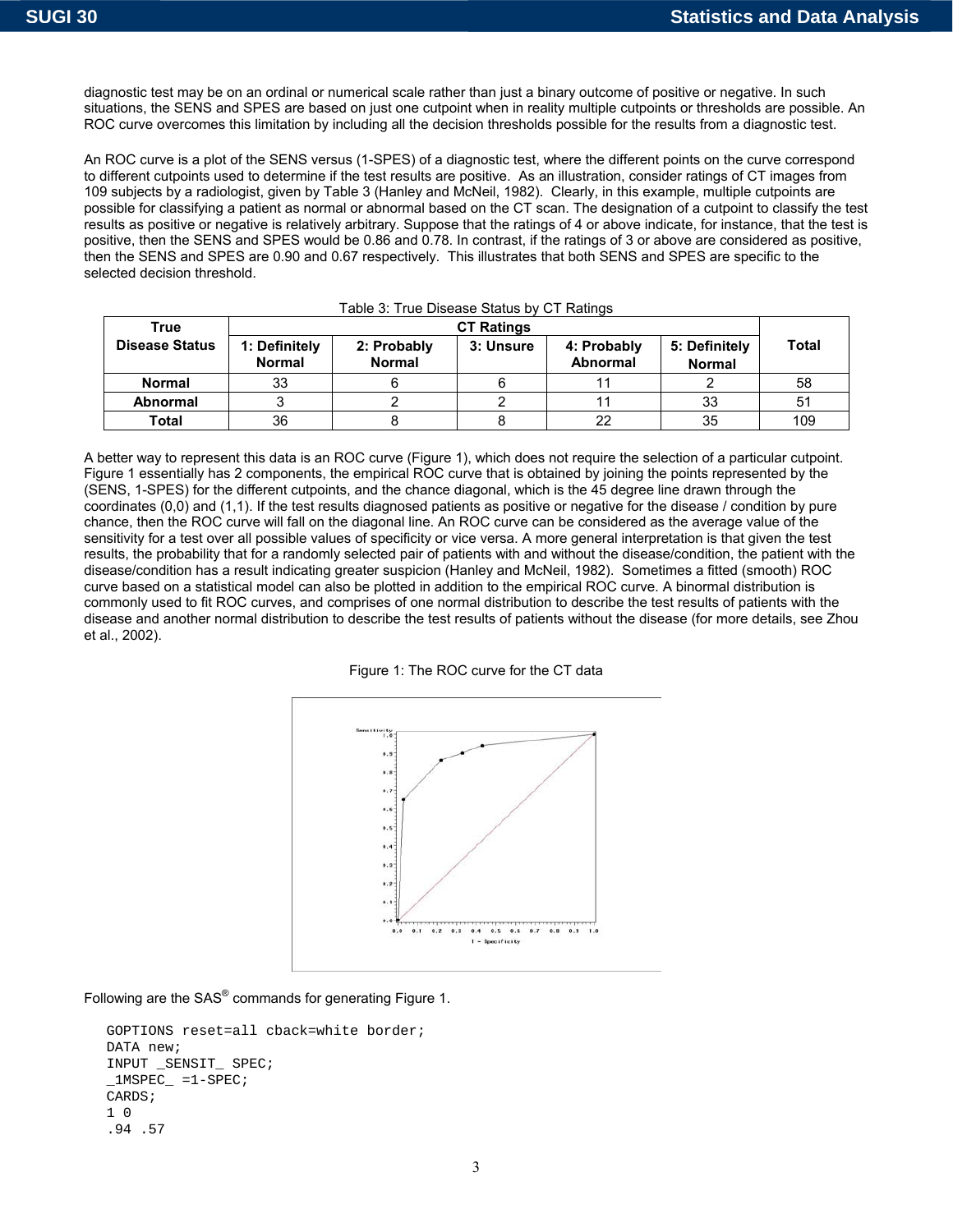```
.9 .67 
.86 .78 
.65 .97 
0 1 
; 
DATA anno; 
FUNCTION='move'; xsys='1'; ysys='1'; x=0; y=0; OUTPUT; 
FUNCTION='draw'; xsys='1'; ysys='1'; color='red'; x=100; y=100; OUTPUT; 
RIJN;
PROC GPLOT data=new; 
PLOT _SENSIT_*_1MSPEC_ / anno=anno HAXIS=axis1 VAXIS=axis2; 
SYMBOL1 i=j v=dot c=black; 
AXIS1 length=5 in; 
AXIS2 length=5 in; 
LABEL _SENSIT_='Sensitivity'; 
LABEL 1MSPEC = '1 - Specificity';
RUN;
```
The area under the ROC curve is an effective way to summarize the overall diagnostic accuracy of the test. It takes values from 0 to 1, where a value of 0 indicates a perfectly inaccurate test and a value of 1 reflects a perfectly accurate test. If the area under the ROC curve is 1, then it consists of two line segments joining the coordinates (0,0), (0,1) and (1,1). Clearly, this represents an ideal situation where both the SENS and the SPES of the test is 1. Likewise, if the area under the ROC curve is 0, then it represents a scenario where the test incorrectly classifies all patients with the disease/condition as negative and all patients without the disease/condition as positive. If the test results are reversed, then the perfectly inaccurate test can be transformed into a perfectly accurate test. The closer the ROC curve of a diagnostic test is to the (0, 1) coordinate, the better is the test. In general, a value of 0.5 for area under the ROC curve, i.e., the area below the 45 degree line, is considered as the lower bound. ROC curves above this diagonal line are considered to have reasonable discriminating ability to diagnose patients with and without the disease/condition. It is therefore natural to do a hypothesis test to evaluate if the area under the empirical ROC curve differs significantly from 0.5. Specifically, the null and alternate hypotheses are defined as H0: area under

ROC curve = 0.5, vs. H1: area under the ROC curve ≠ 0.5. This test statistic given by  $\begin{pmatrix} A\hat{U}C-0.5 \ \cdot & \cdot \end{pmatrix}$  $\left(\frac{A\hat{U}C \cdot 0.5}{\text{Std. error (A\hat{U}C)}}\right)$  is approximately

normally distributed and has favorable statistical properties (Zhou et al., 2002).

For the example considered in this section (Table 3), the area under the ROC curve is computed to be 0.89 using the trapezoidal rule (Rosner, 2000). This means that the radiologist reading the CT scan has an 89% chance of correctly distinguishing a normal from an abnormal patient based on the ordering of the CT ratings. In the event of a tied rating, the assumption is that the radiologist will randomly assign one patient as normal and the other as abnormal. A formal hypothesis test of H0: area under ROC curve = 0.5, vs. H1: area under the ROC curve ≠ 0.5 for this example yields a test statistic of 12.2, with a p-value <0.001, indicating that this test has excellent discriminating ability based on the guidelines specified by Hosmer and Lemeshow (2000).

An alternate SAS<sup>®</sup> code to generate Figure 1, as well as the area under the ROC curve is to use the PROC LOGISTIC procedure, where the c-statistic is the nonparametric estimate of the area under the ROC curve (Hosmer and Lemeshow, 2000). Assuming that the dataset "neuro" contains the information of the true disease status ("disease") and the CT ratings ("ctrating"), following are the SAS® commands to obtain Figure 1 and the area under that ROC curve:

```
PROC LOGISTIC DESCENDING data=neuro; 
MODEL disease = ctrating / outroc=roc1; 
RUN; 
SYMBOL1 i=join v=none c=black;
PROC GPLOT data=roc1; 
PLOT _sensit_*_1mspec_=1 / VAXIS=0 to 1 by .1 CFRAME=wh;
RIM;
```
An overall ROC curve is most useful in the early stages of evaluating a new diagnostic test. Once the diagnostic ability of a test is established, only a portion of the ROC curve may be of interest, for example, only regions with high SPES, and not the average SPES over all SENS values. Like the SENS and SPES, ROC curves are invariant to the prevalence of a disease, but dependent on the patient characteristics and the disease spectrum. An ROC curve does not depend on the scale of the test results, and can be used to provide a visual comparison of two or more test results on a common scale. The latter is not possible with SENS and SPES measures because a change in the cutpoint to classify the test results as positive or negative could affect the two tests differently (Turner, 1978).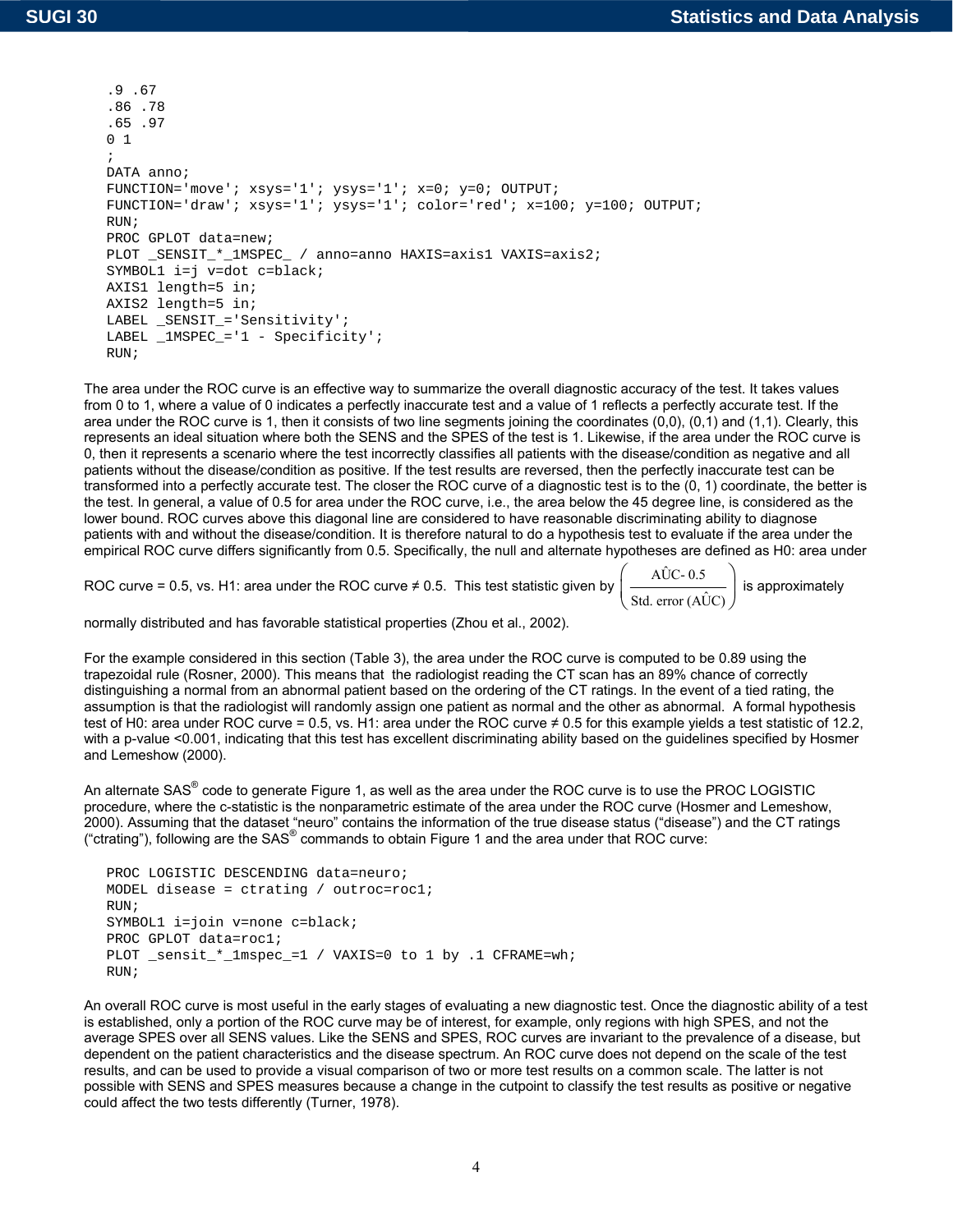ROC curves are useful for comparing the diagnostic ability of two or more screening tests for the same disease. While comparing two or more ROC curves based on tests performed on the same set of individuals (observational units), it is also important to account for the correlated nature of the data. A nonparametric approach to analyze such correlated data has been proposed based on generalized U-Statistics (DeLong et al., 1988). The test with the higher area under the ROC curve may be considered better, unless some specific value of SENS and SPES is clinically important for the comparison. In such instances, it is important to compare not the total area under the ROC curves, but area under the clinically important regions of the curve (partial area under the ROC curve). A comparison of areas under the 2 ROC curves can be done using the *%roc* SAS® macro available on the SAS<sup>®</sup> website (see reference 2 under SAS<sup>®</sup> macros resource). The macro call statement is as follows:

%roc(data=, var=, response=, contrast=%str(hypothesis matrix), details= );

where, data = name(s) of the dataset(s) to be analyzed separated by spaces, var = names of the predictors (diagnostic measures) to be compared (required), response= response variable with values of 0 or 1 only (required), contrast=%str(hypothesis matrix) specifies the desired hypothesis matrix, L, for testing the null hypothesis L\*R=0, where R is the vector of ROC curve areas, and details = any additional output needed. Details on the definitions of each parameter used in the above macro call function can be found in the macro documentation online (see reference 2 under SAS<sup>®</sup> macros resource).

As an illustration of the comparison of areas under 2 correlated ROC curves, consider a study that was conducted at the Mayo Clinic between January 1998 and December 2003 on 133 patients with prosthetic joint infection without underlying inflammatory disease (Trampuz et al., 2004). The primary aim was to evaluate the accuracy of the synovial fluid leukocyte count and neutrophil percentage as diagnostic markers in these patients. Following are the SAS® commands to plot the ROC curves as well as to compute and compare the areas under the 2 ROC curves using the method of Hanley and McNeil (1983) and DeLong et al. (1988).

%roc(data=joint, details=yes, var=SFleuko SFNeutro, response=pji,contrast=%str(1 -1)); SYMBOL1 i=join v=circle c=black line=24; SYMBOL2 i=join v=triangle c=black line=24; PROC GPLOT data=joint; LABEL index="Index"; PLOT \_sensit\_ \* \_1mspec\_ = Index / VAXIS=0 to 1 by .1 HAXIS=0 to 1 by .1 CFRAME=wh; RUN;





The area under the ROC curve for leukocyte count is 0.958 and for neutrophil percentage is 0.997, suggesting that both methods have a good discriminating ability. In addition, a formal comparison of the areas under the 2 ROC curves gives a chisquare statistic of 5.13 with 1 degree of freedom with a p-value of 0.02. This suggests that there is a significant difference in the discriminating ability of the two diagnostic markers. Also, Figure 2 shows that an incremental increase in SENS is associated with a relatively smaller increase in 1-SPES for neutrophil percentage. This in addition to the higher area under the ROC curve for the neutrophil percentage suggests that it has a better diagnostic accuracy (Trampuz et al., 2004).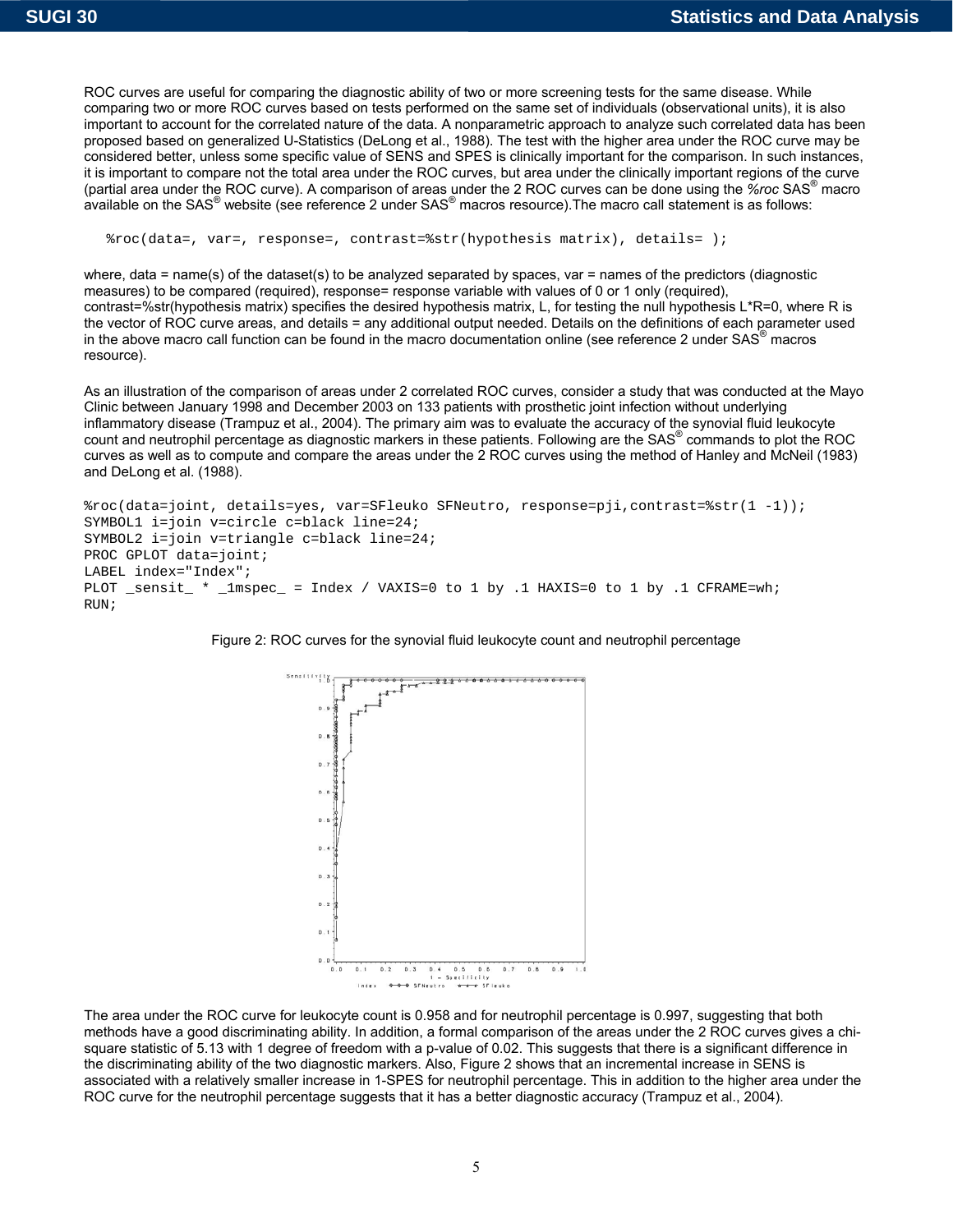RUN;

## **REGRESSION ANALYSIS**

This is applicable in situations where we are interested in adjusting for multiple covariates when comparing areas under the correlated ROC curves. To illustrate this, we will consider data from a prostate cancer study (Hosmer and Lemeshow, 2000). The primary goal was to determine if the variables measured at baseline can be used to predict whether the tumor has penetrated the prostatic capsule. Among the 380 patients included in this modified version of the dataset, 153 patients had a cancer that penetrated the prostatic capsule. The response variable (capsule) is tumor penetration of prostatic capsule (Yes, No) and some of the predictor variables considered include results of the digital rectal exam (leftlobe, rightlobe, bilobe), prostatic specific antigen value (mg/ml) (PSA), and total Gleason score (gleason). For illustration purposes, we will compare the areas under the curve from three specific models containing; 1) Gleason score, PSA, and results of the digital rectal exam: Model 1, 2) Gleason score and PSA: Model 2, 3) Gleason score: Model 3. The areas under these correlated ROC curves can be computed and compared using *%roc* macro (see reference 1 under SAS® macros resource) that uses a nonparametric approach which is closely related to the jackknife technique (DeLong et al., 1988).

As a first step, Models 1 through 3 as mentioned above are fit using the PROC LOGISTIC procedure, and the xbetas i.e., the logits  $(β_0 + β_1 x_1 + β_2 x_2 + ... β_k x_k)$ , where k= number of predictor variables in the model) are output to the datasets p1, p2, p3 respectively. The areas under the ROC curves given by c-statistics for these three models are respectively 0.82, 0.79 and 0.77. The appropriate SAS<sup>®</sup> commands for these are given below.

```
PROC LOGISTIC DESCENDING data=prostate; 
MODEL capsule = leftlobe rightlobe bilobe psa gleason; 
OUTPUT out=p1 xbeta=lpg; 
RUN; 
PROC LOGISTIC DESCENDING data=prostate; 
MODEL capsule = psa gleason; 
OUTPUT out=p2 xbeta=pg; 
RUN; 
PROC LOGISTIC DESCENDING data=prostate; 
MODEL capsule = gleason; 
OUTPUT out=p3 xbeta=g;
```
As the second step, the *%roc* macro is used to compute the Mann-Whitney statistics and component-based estimates of their variance-covariance matrix. The test of equality of three ROC curve areas is done using a 2 degree of freedom test for the 2 contrasts.

```
%roc(data=p1 p2 p3, response=capsule, var=lpg pg g); RUN;
```
A chi-square statistic of 15.48 with 2 degrees of freedom suggests that at least 2 models differ significantly (p=0.0004). The *%roc* macro can now be used to do the 3 pair-wise comparisons using appropriate contrasts to assess which of the models differ, at an alpha level of 0.017, adjusting for multiple comparisons.

```
ods select l(persist) ctest(persist); 
%roc(data=p1 p2 p3, response=capsule, var=lpg pg g, contrast=%str(1 -1 0)); 
%roc(data=p1 p2 p3, response=capsule, var=lpg pg g, contrast=%str(1 0 -1)); 
%roc(data=p1 p2 p3, response=capsule, var=lpg pg g, contrast=%str(0 1 -1)); 
ods select all; 
RUN;
```
Significant p-values for the 3 pair-wise comparisons (0.0103, <.0001, 0.0183) indicate that the 3 models are different from each other. Based on these results and the area under the ROC curve values, Model 1 with Gleason score, PSA, and digital rectal exam results is considered to have the best ability to discriminate between the subjects (Hosmer and Lemeshow, 2000). However, the final decision should also be based on the clinical meaningfulness of such differences identified by statistical analysis. For example, if clinically 0.82, 0.79, and 0.77 are not different and if the Gleason score is both easier to measure and cost effective relative to other two factors, then one can go with a parsimonious model of using just the Gleason score as a predictor.

## **DESIGNING DIAGNOSTIC STUDIES**

Up until this point, we have looked at ways to analyze data from diagnostic studies. Various methods to calculate the sample size and power for a diagnostic study are discussed in the literature. Chapter 6 from Zhou et al (2002) gives a comprehensive review of the different sample size calculation methods with examples. In this section, we discuss briefly the SAS<sup>®</sup> macros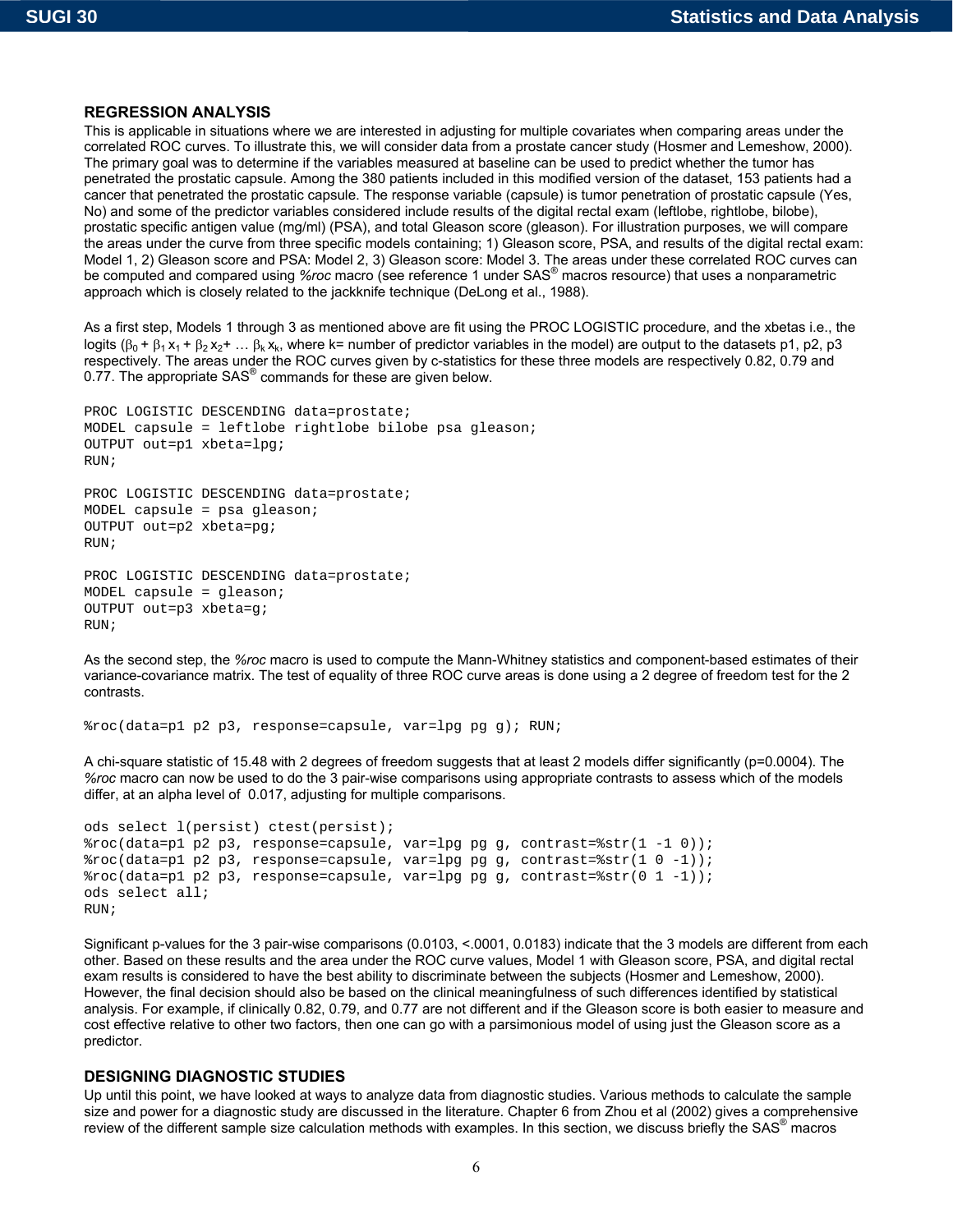available for power calculations.

The *%ROCPOWER* macro estimates the power of statistical tests involved in computing the area under ROC curves for various scenarios (Zepp, 1995). Specifically, this macro computes the power for comparing a single area to a value under null hypothesis as well as for comparing the areas under paired (correlated) and unpaired (uncorrelated) ROC curves (see reference 3 under SAS<sup>®</sup> macros resource). Asymptotic z-tests are used for the comparison of ROC areas. Standard errors are computed using the Hanley and McNeil method (1983) when the response is continuous and the Obuchowski method (1994) when the response is ordinal. The macro allows for both 1-tailed and 2-tailed tests. The complete macro call is given below:

#### %ROCPOWER(T1=, T2=, T0=, NA=, NN=, N=, PERCENT=, R=, ALPHA=, TAILS=, ORDINAL=, I=, J=);

T1, T2 and T0 are the hypothesized areas under the ROC curve, NA is number of abnormal patients to be tested, NN is number of normal patients, PERCENT is the percentage of abnormal patients in the total sample size, R is the correlation between T1 and T2 when the same patients are examined by both modalities, ALPHA is the type I error, TAILS is either 1 or 2 to specify one or two-tailed test, and ORDINAL is 0 for continuous and 1 for ordinal data. Further details on the macro parameters can be found in Zepp (1995). Below are three specific examples that illustrate the use of this macro.

#### **Example1: A study to assess ability of ultrasound to distinguish between benign and malignant breast tumors using biopsy findings as a gold standard (single modality)**

%ROCPOWER(T1=.95, T2= 0, T0=.80, NN=50, NA=40, ALPHA=.01, TAILS=1,ORDINAL=0); %ROCPOWER(T1=.95, T2= 0, T0=.80, NN=50, NA=40, ALPHA=.01, TAILS=1,ORDINAL=1);

The estimated power of the test is 0.937 and 0.844 based on whether the response is continuous or ordinal.

#### **Example 2: Randomized comparison of magnetic resonance imaging and CT for detection of cerebral aneurysms (unpaired, where patients are randomized to receive only one modality)**

%ROCPOWER(T1=.90, T2= .75, T0=.75, NN=50, NA=50, ORDINAL=0); %ROCPOWER(T1=.90, T2= .75, T0=.75, NN=50, NA=50, ORDINAL=1);

The estimated power of the test is 0.605 and 0.538 based on whether the response is continuous or ordinal.

#### **Example 3: Comparison of the CT colonography and colonoscopy for the detection of polyps and cancers of the colon (paired, where all patients receive both modalities)**

%ROCPOWER(T1=.90, T2=.70, T0=.70, r=.5, N=150, PERCENT=.50, ORDINAL=0); %ROCPOWER(T1=.90, T2=.70, T0=.70, r=.5, N=150, PERCENT=.50, ORDINAL=1);

The estimated power of the test is 0.999 and 0.998 based on whether the response is continuous or ordinal.

From the above examples, we can see that for the same sample size and hypothesized values, the power of the test is higher for a continuous response.

## **SUMMARY**

Studies designed to measure the performance of diagnostic tests are important for patient care and health care costs. The literature in this area is growing and we have summarized a few of the scenarios and  $SAS<sup>®</sup>$  macros with intuitive examples. Attention must be paid to include proper representation of patients with the disease or condition of interest along with healthy participants to make the study results generalizable to the population of interest. We refer readers to the textbook by Zhou et al. (2002) for material on advanced topics such as adjustment for verification bias, imperfect gold standard and meta-analysis.

## **REFERENCES**

- 1. Altman DG, Bland JM (1994a). Statistics Notes: Diagnostic tests 1: sensitivity and specificity. *British Medical Journal*, 308, 1552.
- 2. Altman DG, Bland JM (1994b). Statistics Notes: Diagnostic tests 2: predictive values. *British Medical Journal*, 309, 102.
- 3. DeLong ER, DeLong DM, Clarke-Pearson DL (1988). Comparing the Areas Under Two or More Correlated Receiver Operating Characteristic Curves: A Nonparametric Approach. *Biometrics,* 44, 837-845.